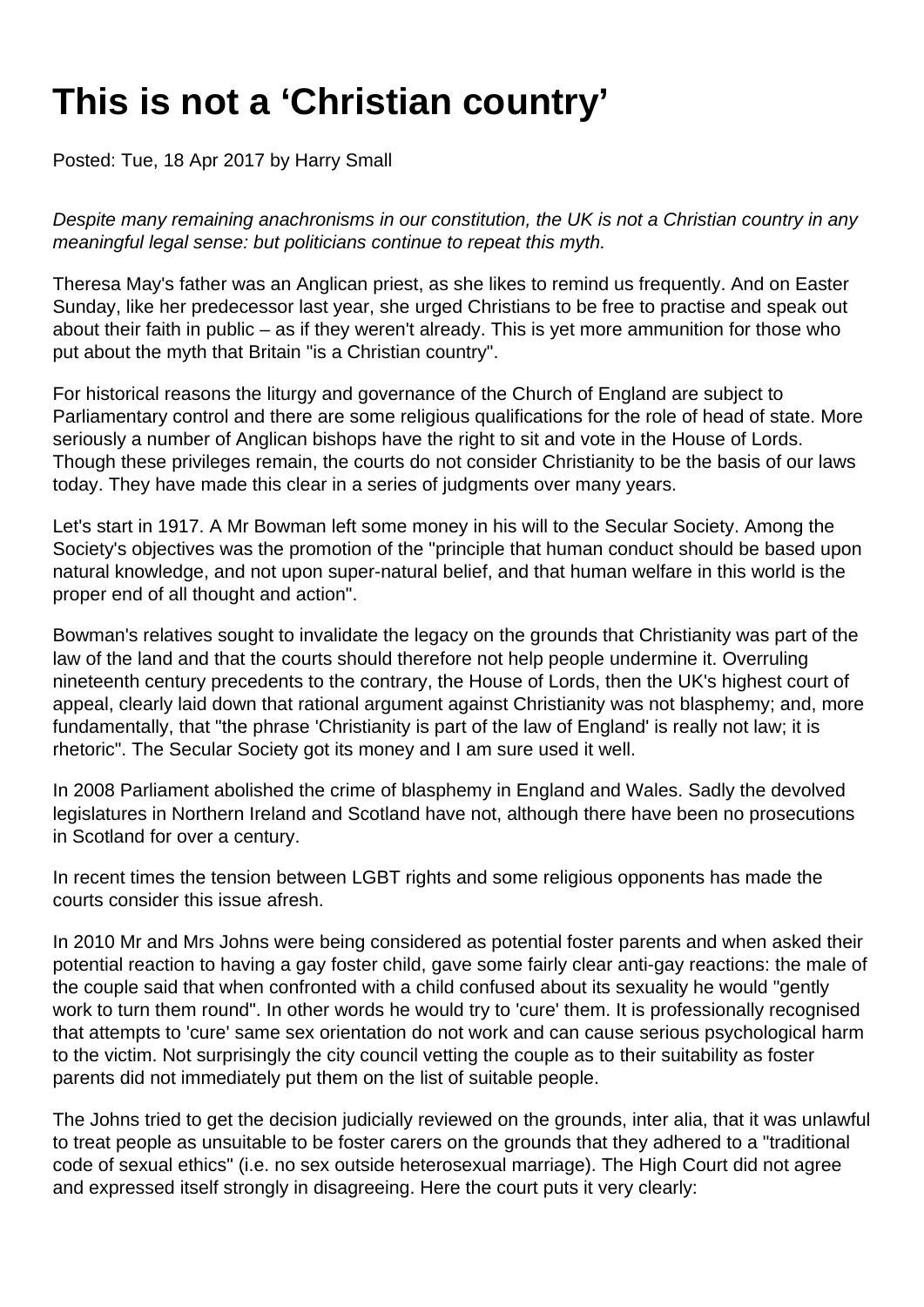"Although historically this country is part of the Christian west, and although it has an established church which is Christian, there have been enormous changes in the social and religious life of our country over the last century. Our society is now pluralistic and largely secular. But one aspect of its pluralism is that we also now live in a multi-cultural community of many faiths. One of the paradoxes of our lives is that we live in a society which has at one and the same time become both increasingly secular but also increasingly diverse in religious affiliation.

"We sit as secular judges serving a multi-cultural community of many faiths. We are sworn (we quote the judicial oath) to 'do right to all manner of people after the laws and usages of this realm, without fear or favour, affection or ill will.' But the laws and usages of the realm do not include Christianity, in whatever form."

Mr McFarlane, who belonged to a non-conformist sect, refused to provide sexual counselling to gay couples, in breach of his employer Relate's equal opportunities policy, and was accordingly dismissed. He claimed that his dismissal was unlawful on the grounds of discrimination against Christians: in other words, that his freedom of religion was violated by his wish to discriminate against LGBT+ people in the workplace, because this was not accommodated by his employer.

Lord Carey, a former Archbishop of Canterbury, provided a witness statement read to the Court of Appeal on McFarlane's appeal, in support of an application to the appeal to be heard by a panel of judges with "a proven sensitivity and understanding of religious issues" (presumably people who could be relied on to rule the right way). Such an idea was of course refused as "deeply inimical to the public interest".

Lord Justice Laws, writing on behalf of the Court of Appeal, made very clear the Court's views not just on the proposition that discrimination is validated by Christian morality but on the whole proposition that Christian morality in some way underlies our laws:

"… The general law may of course protect a particular social or moral position which is espoused by Christianity, not because of its religious imprimatur, but on the footing that in reason its merits commend themselves. So it is with core provisions of the criminal law, the prohibition of violence and dishonesty. The Judea-Christian tradition, stretching over many centuries, has no doubt exerted a profound influence upon the judgment of law-makers as to the objective merits of this or that social policy, and the liturgy and practice of the established church are to some extent prescribed by law. But the conferment of any legal protection or preference upon a particular substantive moral position on the ground only that it is espoused by the adherents of a particular faith, however long its tradition, however rich its culture, is deeply unprincipled; it imposes compulsory law not to advance the general good on objective grounds, but to give effect to the force of subjective opinion. This must be so, since, in the eye of everyone save the believer, religious faith is necessarily subjective, being incommunicable by any kind of proof or evidence. It may, of course, be true, but the ascertainment of such a truth lies beyond the means by which laws are made in a reasonable society. Therefore it lies only in the heart of the believer who is alone bound by it; no one else is or can be so bound, unless by his own free choice he accepts its claims.

"The promulgation of law for the protection of a position held purely on religious grounds cannot therefore be justified; it is irrational, as preferring the subjective over the objective, but it is also divisive, capricious and arbitrary. We do not live in a society where all the people share uniform religious beliefs. The precepts of any one religion, any belief system, cannot, by force of their religious origins, sound any louder in the general law than the precepts of any other. If they did, those out in the cold would be less than citizens and our constitution would be on the way to a theocracy, which is of necessity autocratic. The law of a theocracy is dictated without option to the people, not made by their judges and governments. The individual conscience is free to accept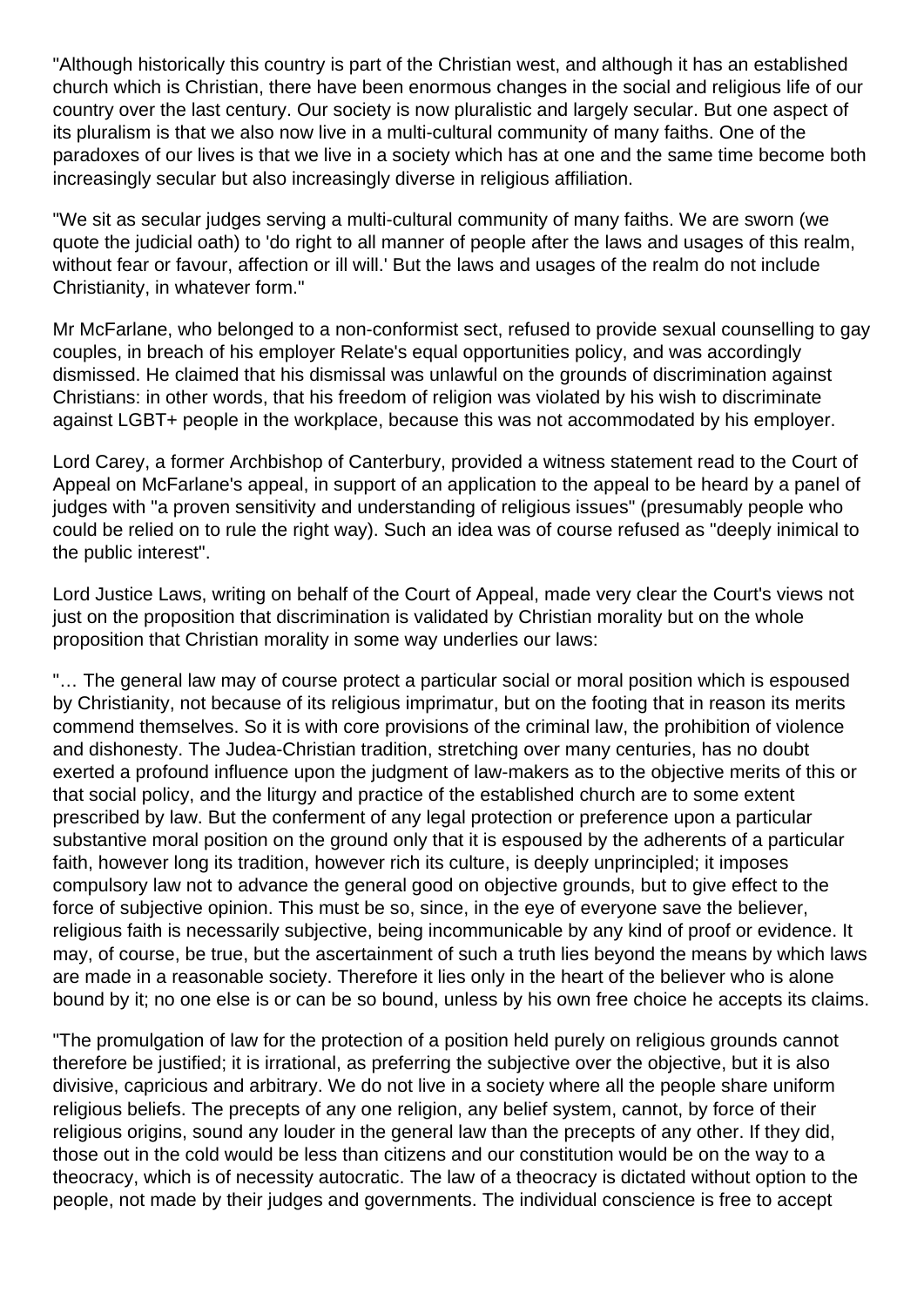such dictated law, but the State, if its people are to be free, has the burdensome duty of thinking for itself."

This splendid passage should make us quite proud of the British judiciary – it alone shows that to state that this country is Christian, in anything but a historical sense, is fundamentally inaccurate. And all credit to Lord Justice Laws for writing as he did when in his private life he is understood to be a practising Anglican.

Mrs May and those who preach that this is in some way a Christian country should note what its judges actually say.

The views expressed in our blogs are those of the author, and may not represent the views of the NSS.

## While you're here

Our news and opinion content is an important part of our campaigns work. Many articles involve a lot of research by our campaigns team. If you value this output, please consider supporting us today.

P.S. make sure to check out the related campaigns below.

- [Support us from just £1 a month](https://www.secularism.org.uk/donate.html)
- [Share on What's App](whatsapp://send?text=http://www.secularism.org.uk/opinion/2017/04/this-is-not-a-christian-country?format=pdf)
- [Share on Facebook](https://www.facebook.com/sharer/sharer.php?u=http://www.secularism.org.uk/opinion/2017/04/this-is-not-a-christian-country?format=pdf&t=This+is+not+a+‘Christian+country’)
- [Share on Twitter](https://twitter.com/intent/tweet?url=http://www.secularism.org.uk/opinion/2017/04/this-is-not-a-christian-country?format=pdf&text=This+is+not+a+‘Christian+country’&via=NatSecSoc)
- [Share on Email](https://www.secularism.org.uk/share.html?url=http://www.secularism.org.uk/opinion/2017/04/this-is-not-a-christian-country?format=pdf&title=This+is+not+a+‘Christian+country’)
- [Subscribe to RSS Feed](/mnt/web-data/www/cp-nss/feeds/rss/news)

Tags: [Christianity,](https://www.secularism.org.uk/opinion/tags/Christianity) [Church & State](https://www.secularism.org.uk/opinion/tags/Church+&+State)

## Related Campaigns

[Disestablishment](https://www.secularism.org.uk/disestablishment/)

We want to separate church and state so no religion has undue influence over our politics & society.

[Read More](https://www.secularism.org.uk/disestablishment/)

[Religion & state](https://www.secularism.org.uk/religion-and-state/)